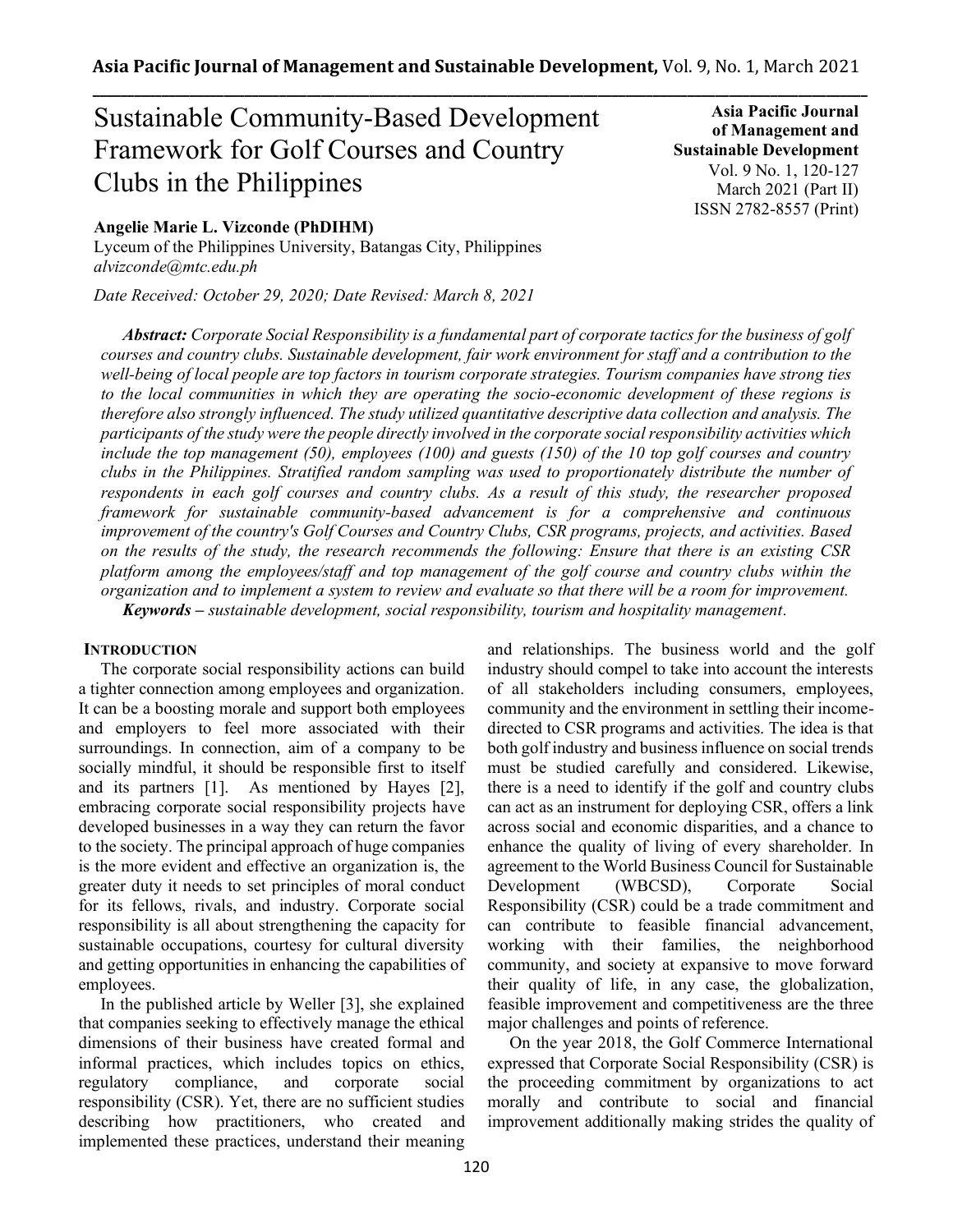life of staff, volunteers, and the neighborhood community and society at expansive.

CSR pertains to the act of corporates giving back to society by conducting projects helping the less privileged citizens in the location of their business. A lot of company's programs are environmental and social in nature expressing their concern with issues regarding human rights and welfare of the employees. In such manner, businesses are encouraged to advocate socially conscious strategic approaches and give finance for its continuity [4]. Also, it turned into a major issue for studies, research, and organizations as it is a selfoperating plan that enables a company to be socially responsible to itself, its shareholders, and the community. In addition, it is also known as corporate citizenship that the businesses should be cautious with its economic, social, and environmental impacts to the society. Corporate social responsibility is a wide conceptualization taking several structures upon the organization and industry. Businesses can benefit the society while enhancing their own brands with the help of corporate social responsibility's activities, generosity, and volunteerism. It is both significant for the betterment of the community and the company. CSR can help deal with a broad range of stakeholders in an ethical and honest way, as well as delivering financial and subject matter support to local communities. That CSR affects not only the environment, in which the golf course and country clubs operates, but also the golf course and country clubs itself. Some organizations engage in CSR on a non-profit basis, while others are encouraged mostly by the economic benefits of the concept.

#### **OBJECTIVES OF THE STUDY**

This study aimed to propose a framework for Golf Courses and Country Clubs in the Philippines. More specifically this study aims to describe the profile of the respondents in terms of location, category, sex, age, income of employees, income of guest, guest's occupations and employees' position, and top management position; to determine the extent of awareness of the guest and employees on the CSR obligation idea of the golf course; to identify the significant relationship among CSR practices, involvement and challenges encountered. Finally, to propose a framework based on the result of the study.

## **METHODS**

## **Research Design**

This study utilized quantitative descriptive data collection and analysis. To find how the top golf courses and country club in the Philippines perform

their corporate social responsibility, the researchers used quantitative descriptive data collection and analysis. This research method is appropriate to the study to utilize the community-based participatory approach which is an example of a multiphase design and one way of involving directly in corporate social responsibility the top management, employees and guests of the top golf course and country clubs in the Philippines.

## **Participant of the Study**

The participants of the study are the people directly involved in the corporate social responsibility activities which include the top management (50), employees (100) and guests (150) of the 10 top golf courses and country clubs in the Philippines. Stratified random sampling was used to proportionately distribute the number of respondents in each golf course and country club.

## **Data Gathering Instrument**

The researcher adapts an instrument that undergone a content validated by the experts in the field of tourism and hospitality as well as experts in research and statistics. The instrument was pilot tested to 20 respondents who are not part of the final and actual respondents of the study. The reliability test result of the instruments obtained a Cronbach's alpha value of 0.90 which indicate that the questionnaire has an excellent internal consistency and considered valid and reliable for use. Part I covers the profile of the respondents. Part II of the questionnaire on CSR practices is based on the pyramid of corporate social responsibility which are the economic, legal, ethical and philanthropic responsibilities. Part III measures the level of Involvement on Corporate Social Responsibility that focuses on three (3) areas: maintaining safe and healthy environment (environmental effort), employees' volunteerism (volunteering), and character build up (goodwill). Part IV measures the internal and external challenges on the implementation CSR in the Golf Course.

## **Data Analysis**

Frequency Count and Percentage were used to present the profiles of the employees. Since the type of the date is not distributed normally, the researchers used a Non-parametric test. On the other hand, Mann Whitney U-test was used to test the dissimilarities of the respondents with two groups, while Kruskal Wallis was used to differentiate three groups or more.

Asia Pacific Journal of Management and Sustainable Development ISSN 2782-8557 (Print) | Vol. 9, No. 1, March 2021 Part II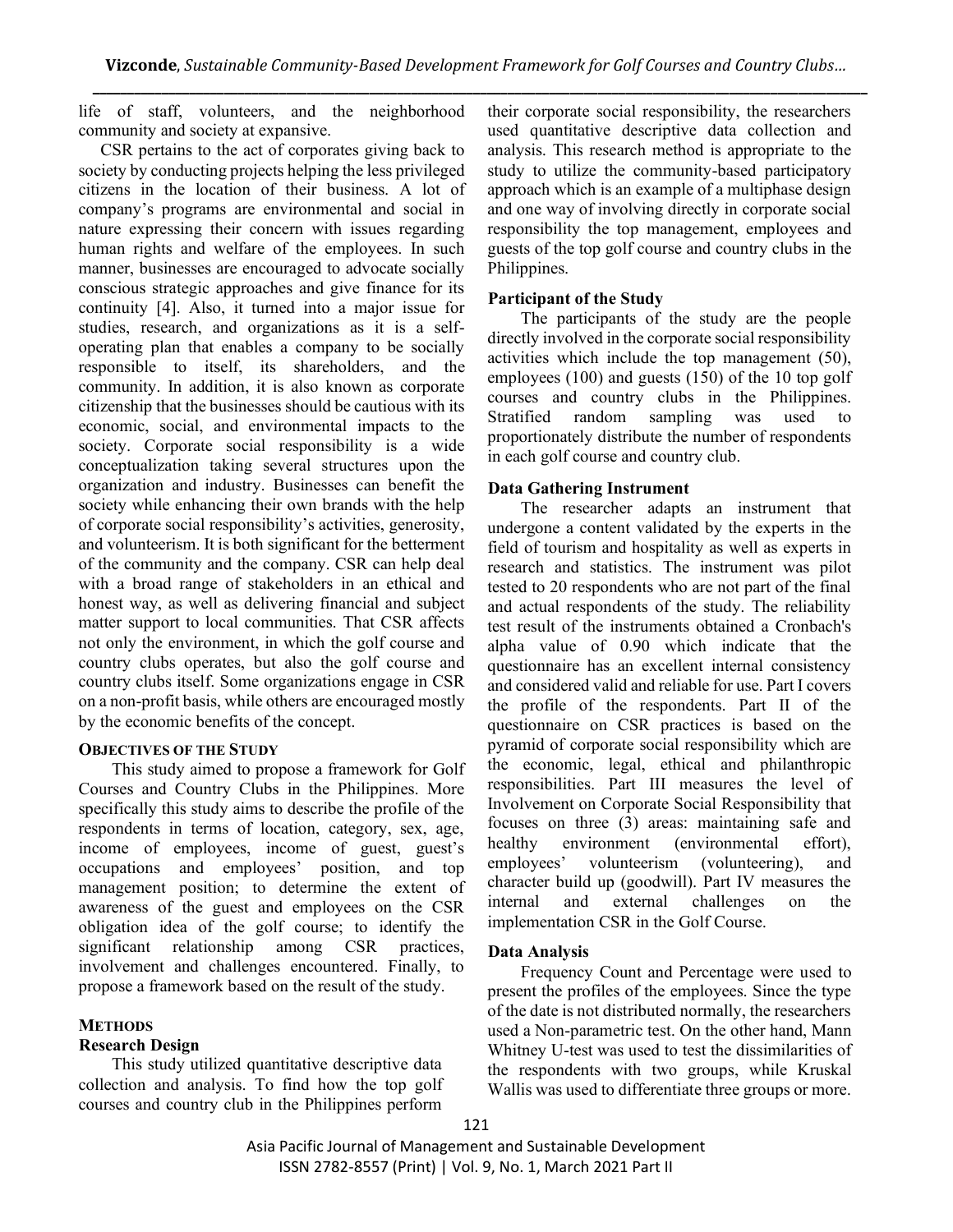Lastly, to examine the connection between the CSR practices and the level of involvement Spearman was utilized.

#### **Ethical Consideration**

The personal and private data of the respondents were confidentially treated and will not be revealed in any part of the study. All of them had been knowledgeable about the main purpose of this research. Only those respondents who showed willingness to participate were given the survey. They were also informed that they have the right to stop participating even in the middle of answering the questionnaire if they do not feel like doing it or completing the survey.

#### **RESULTS AND DISCUSSION**

#### **Table 1. Profile of the Respondents**

| Profile             |                              | Frequency      | Percent |
|---------------------|------------------------------|----------------|---------|
| Location            | Metro Manila                 | 120            | 40.3    |
|                     | Cavite                       | 118            | 39.6    |
|                     | <b>Batangas</b>              | 30             | 10.1    |
|                     | Laguna                       | 30             | 10.1    |
| Category            | Guest                        | 148            | 49.7    |
|                     | Employee/Staff               | 100            | 33.6    |
|                     | <b>Top Management</b>        | 50             | 16.8    |
| Sex                 | Male                         | 177            | 59.4    |
|                     | Female                       | 121            | 40.6    |
| Age                 | 18-30 years old              | 73             | 24.5    |
|                     | 31-40 years old              | 70             | 23.5    |
|                     | 41-50 years old              | 93             | 31.2    |
|                     | 51 and above                 | 62             | 20.8    |
| Income              | 20,000 & below               | 49             | 16.4    |
| (employees)         | 21,000-25,000                | 31             | 10.4    |
|                     | 26,000-30,000                | 14             | 4.7     |
|                     | 31,000-35,000                | 11             | 3.7     |
|                     | 36,000-40,000                | 6              | 2.0     |
|                     | 41,000-50,000                | 33             | 11.1    |
| Income              | $\overline{51}$ ,000-100,000 | 55             | 18.5    |
| (Guests)            | 101,000-150,000              | 51             | 17.1    |
|                     | 151,000 & above              | 48             | 16.1    |
| Guest<br>Occupation | Employee-<br>Public/Private  | 57             | 19.1    |
|                     | <b>Business Owner</b>        | 62             | 20.8    |
|                     | Others                       | 29             | 9.7     |
| Employee            | Office Staff                 | 42             | 42.0    |
| Position            | Clerk                        | 10             | 10.0    |
|                     | <b>Cost Controller</b>       | 8              | 8.0     |
|                     | Locker Attendant             | 8              | 8.0     |
|                     | Others                       | 32             | 32      |
| Top                 | SDO/Supervisor               | $\overline{4}$ | 8.0     |
| Mgmt.               | Manager                      | 37             | 74.0    |
| Position            | HR                           | 9              | 18.0    |

This Table 1 shows that most of the respondents are from Metro Manila with regards to the location. It also presents that majority of the respondents are male business owners; second are the employees from public and private sector and lastly are guest from the different fields and other professions. With regards to the age, respondents from the age bracket of 42-50 years old ranked first.

In relation to the result of the employees, majority of them are office staff. Next belongs to other position in the golf course, next is clerk, lastly are cost controller and locker attendants with same frequency of 8 and a percentage of 8.0. For the top management position, majority of the respondents are managers of the different departments in the golf course, next is from the human resource department (HR), and lastly are the respondents holding a position as SDO/Supervisor. This table reveals that most of the employees are coming from the golf course and country clubs that are in Metro Manila followed by Cavite, while in the same position in the third rank are located from Batangas and Laguna. Most of the respondents are guest, employees/staff and from the top management of the golf course and country clubs. As for the income, respondents who are the employees of golf course received salary 20,000.00 and below. Meanwhile, for the responses from the guests it is shows that most of the guests received and income range from 51,000.00-100,000.00.

|          |                         | Guest |               | Employee |               | Top<br>Manage<br>ment |               | Total |               |
|----------|-------------------------|-------|---------------|----------|---------------|-----------------------|---------------|-------|---------------|
|          |                         | f     | $\frac{0}{0}$ |          | $\frac{0}{0}$ |                       | $\frac{0}{0}$ |       | $\frac{0}{0}$ |
|          | $\overline{\mathsf{z}}$ | 52    | 35.1          | 22       | 22            | 6                     | 12            | 80    | 26.8          |
| Awarenes | Yes                     | 96    | 64.9          | 78       | 78            | 44                    | 88            | 218   | 73.2          |
| Total    |                         | 148   | 100           | 100      | 100           | 50                    | 100           | 298   | 100           |

#### **Table 2. Awareness on the CSR Concept**

Table 2 indicates the extent of awareness of the guest and employees on the CSR obligation idea of the golf course. From the guest responses 96 of them are aware about the corporate social obligation idea of golf course with a percentage of 64.9 and 52 guests answered no with a percentage of 35.1 that they are not aware about the corporate social obligation concept of the golf course. In terms of the employees 78 of them are aware about corporate social obligation idea of the golf course with a percentage of 78 and 22 employees are not aware about the corporate social obligation idea of golf course with a

Asia Pacific Journal of Management and Sustainable Development ISSN 2782-8557 (Print) | Vol. 9, No. 1, March 2021 Part II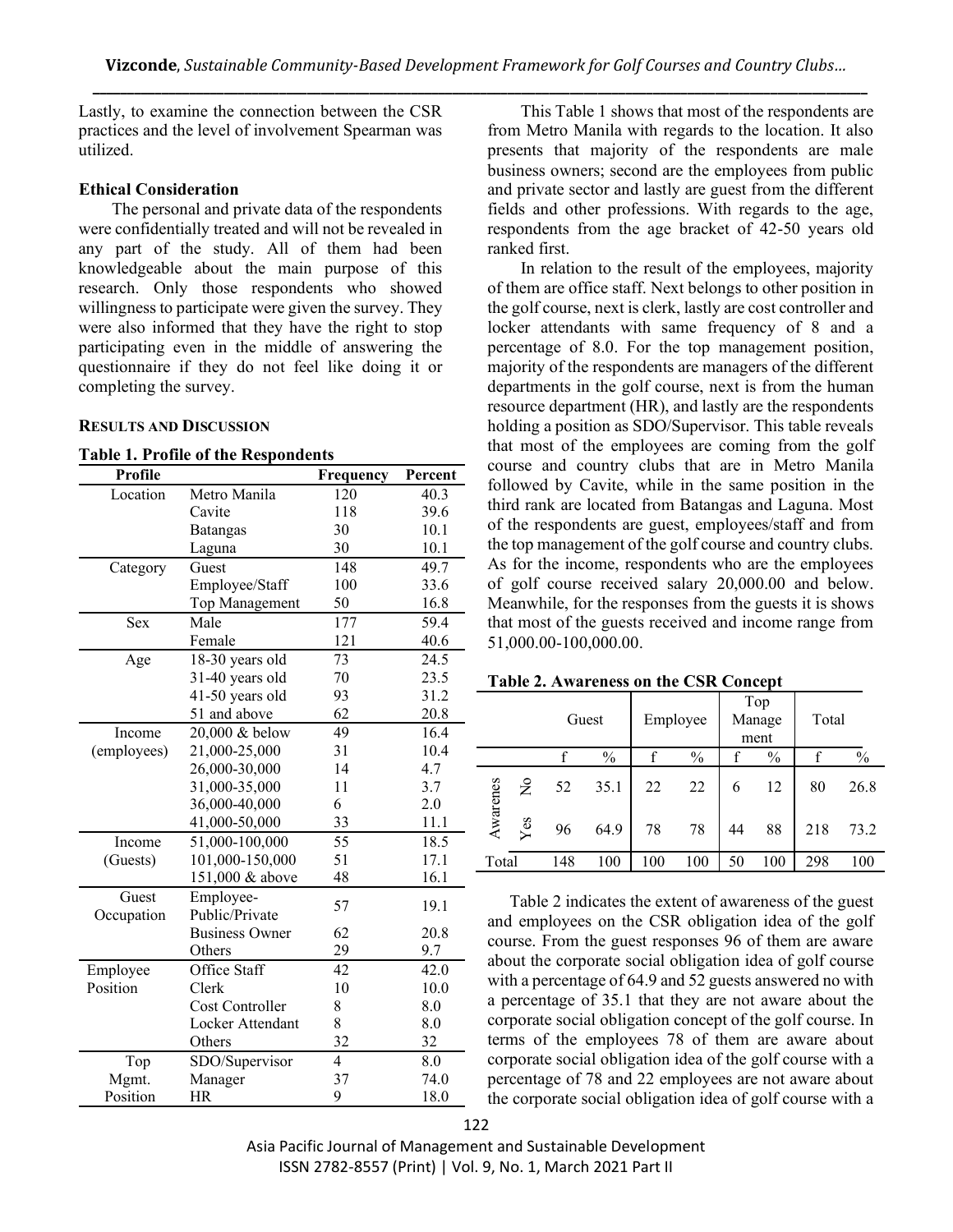percentage of 22. Meanwhile, from the top management, 44 of them answered that they are mindful about the corporate social obligation idea of the golf course with a frequency of 88 and 6 from the top management are not familiar about the corporate social obligation concept of golf course.

With a total of 298 respondents, with an equal percentage of 100%, there are a total of 218 respondents with a percentage of 73.2 who are aware with the corporate social obligation idea of golf course. But there are respondents with a frequency of 80 and a percentage of 26.8 who are not aware about the corporate social obligation idea of golf course.

CSR has become unavoidable, as society demands more from companies. Organizations in the leisure industry are no exception. Events' organizations have to make many important decisions and set goals regarding their priorities on social responsibility [5]. It is significant to consider the expectations of a set of stakeholders, of which the audience and sponsors are of key importance.

As corporate social responsibility became a real concern for academic research and companies. It is a self-regulating enterprise version that facilitates a company be socially responsible to itself, stakeholders, and the public. Moreover, it is usually called corporate citizenship that the companies may be aware of the type of impact they're having on all factors of society along with economic, social, and environmental [6].

Many companies choose to involve the employees in the corporate social responsibility projects. For example, aside from allotting a substantial budget for a CSR project, a company provides incentives for its workforce to participate in the project, encouraging them to join say, a community outreach mission. In the process, employees learn to appreciate the company for its service to the people, and eventually gains the employees' loyalty. Moreover, the experience gave the employees a sense of purpose not to mention pride and joy in being of service to one's fellowmen. However, the economic responsibility initiatives taken by a firm involves improving the firm's business operation while participating in sustainable practices. For example, using a new manufacturing process to minimize wastage [7].

In Table 3 presents that there is an extensive relationship among the degree of CSR practices and their involvement as denoted through the computed p-values which might be much less than 0.01 alpha level. This means that those respondents with better response on the level of CSR practices of the Golf Course are also the ones respondents with better stage of CSR involvement. In present day socially aware environment, staff, and client's vicinity a premium on working for and spending their cash with organizations that formulate corporate social responsibility.

**Table 3. Relationship between CSR Practices and Involvement**

|                  | Involvement   |       |              |       |          |       |
|------------------|---------------|-------|--------------|-------|----------|-------|
|                  | Environmental |       | Volunteering |       | Goodwill |       |
| <b>CSR</b>       | r-            | p-    | r-           | $p-$  | r-       | p-    |
| <b>Practices</b> | value         | value | value        | value | value    | value |
| Economic         | .769          | .000  | .736         | .000  | .761     | .000  |
| Legal            | .781          | .000  | .713         | .000  | .751     | .000  |
| Ethical          | .722          | .000  | .641         | .000  | .676     | .000  |
| Philanthropic    | .822          | .000  | .799         | .000  | .834     | .000  |

*\*Significant at p-value<0.05; \*\*Significant at pvalue<0.01*

Focusing on Corporate Social Responsibility (CSR) and significant stories within verbal exchange of CSR. The 1953 drown into consideration elected a leap forward year, while it became first stated of social responsibility. CSR is a trend that appeals to alternate of enterprise orientation from short-time period to longtime period desires and from most to foremost profit. CSR reviews, respectively triple-bottom-line reviews have turn out elected device of communication for Corporate Social Responsibility. Those are a voluntary complete report involving not only financial data, but also data from environmental and social field. These reports advice about the employer coverage in relationship to the environment, sustainability, or at once centered on satisfying the commitments established through the employer inside the idea of social responsibility. Corporate Social Responsibility record can aid to convey a scientific method into the control of socially accountable activities, discover future dangers and possibilities and thereby need contribution to growing the competitiveness of enterprise and keep the opportunity for long-time period enterprise venture. Information is not most effective for the employer, however on the premise of them enterprise can partially create decision-making method of various kinds of stakeholders. This article points out how the CSR document is use by businesses and the way socially responsible activities via Corporate Social Responsibility reviews are perceive through customer [8].

The earlier studies on company community involvement (CCI) tasks suggests that such conduct is essential for constructing community relationships and extending company have an effect on withinside the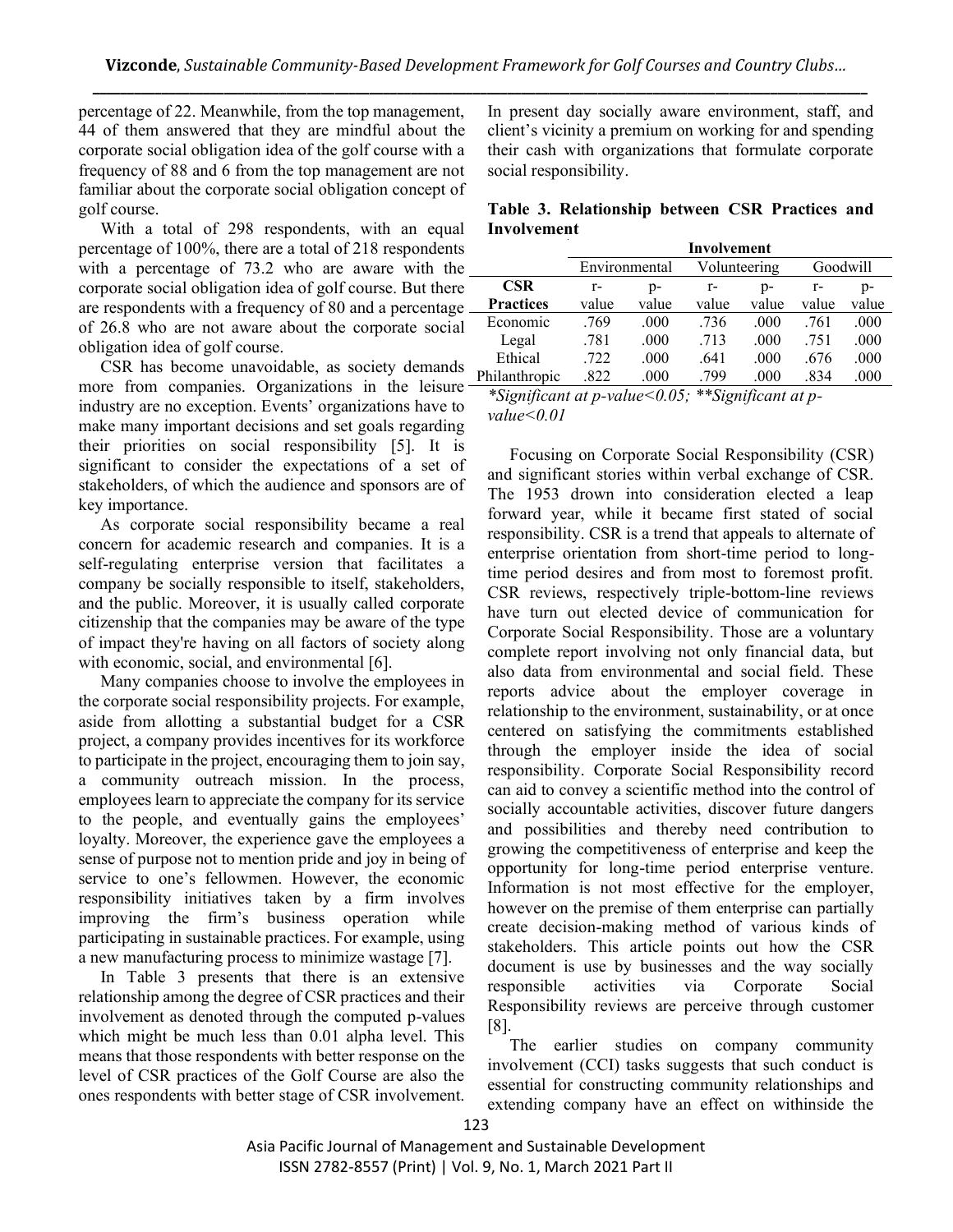community, however there's little theoretical work that gives a clear photo of dealing with the character of the tasks from exclusive stakeholder management strategies. Drawing from theoretical insights of stakeholder principle and the idea of social capital, this text proposes nine strategic instructions for Corporate Social Responsibility tasks and concludes through discussing the control implications of the proposed strategic guidelines. The proposed strategies capacity is to enhance current information and practice of businesses and their Corporate Social Responsibility projects [9].

As a result of this study, figure 1 presents the proposed framework for sustainable community-based advancement is for a comprehensive and continuous improvement of the country's Golf Courses and Country Clubs, CSR programs, projects, and activities. Like all business sectors, golf courses and country clubs have an opportunity to strengthen their image as part of the modern sustainability movement. Golf can illustrate leadership qualities through sport delivering the maximum social and environmental value.

Unlike many other sectors, golf has the advantage to improve the standard of living and enrich the protection of the natural landscape at the same time. Corporate Social Responsibility Awareness (CSR) measures the responsiveness of tourism industry, which involves the accountable use of natural and cultural practices; minimizing pollution and waste; conserving landscapes, biological diversity and cultural heritage; treating employees, suppliers and guests fairly and responsibly; using local products and services fairly; and engaging and cooperating with local communities to improve the quality of life of local people.



**Figure 1.** *Proposed Framework: Vizconde Sustainable Community-based Development Framework*

The CSR concept was already a fundamental part of corporate tactics for the business of golf courses and country clubs. Sustainable development, fair work environment for staff and a contribution to the well-being of local people are top factors in tourism corporate strategies. Tourism companies have strong ties to the local communities in which they operate the socioeconomic development of these regions is therefore also strongly influenced.

The research of Borbon [10], corporate social responsibility is evolving within the four key and primary responsibilities. Economic describes the capacity of the corporation to be financially viable, lawful, concerned primarily with obeying the law; ethical is concerned with knowing what reasonable and proper and philanthropic portrayals is being a responsible corporate citizen [11]. In pyramid, these four duties can be seen to see the multiple aspects of Corporate Social Responsibility. This basic frame of Carroll has many options that enable audiences to understand the fundamental idea of Corporate Social Responsibility. One characteristic is that revenue should come initially, as the economic responsibility lies at the bottom of most of the hierarchy that serves as the firm 's major foundation. The enterprise would not be able to obtain the other three responsibilities without being financially beneficial. Once the company is liquidated, it ensures that the business complies with the rules and regulations, as it is the second responsibility to fill in. The third accountability is to behave morally by measuring the standards and values of the business, on the other hand, the central feature of the pyramid is to give back to the community, which is marked as the finest level of CSR, this responsibility is contractual but important and thus encourages the industry to practice.

According to an article by Murphy [12], Awareness of CSR companies are increasingly focusing on social responsibility, whether it is promoting rights of women, environmental protection or trying to eradicate poverty, at local, national or global stages. From the perspective of optics, socially responsible firms are projecting more popular products for consumers and shareholders equally, which will have a positive effect on their profit margins. Becoming a responsible corporate citizen can strengthen the image of a business and construct its product line. Social accountability allows employers to maximize the resources available to them to do excellent. Structured corporate social responsibility projects can increase the performance of employees and contribute to enhanced workforce productivity. That businesses are increasingly focusing on social accountability, whether it is supporting rights for women, preserving the environment, or trying to eradicate economic inequality, on local, national or global level. From the perspective of optics, socially responsible businesses design more high

Asia Pacific Journal of Management and Sustainable Development ISSN 2782-8557 (Print) | Vol. 9, No. 1, March 2021 Part II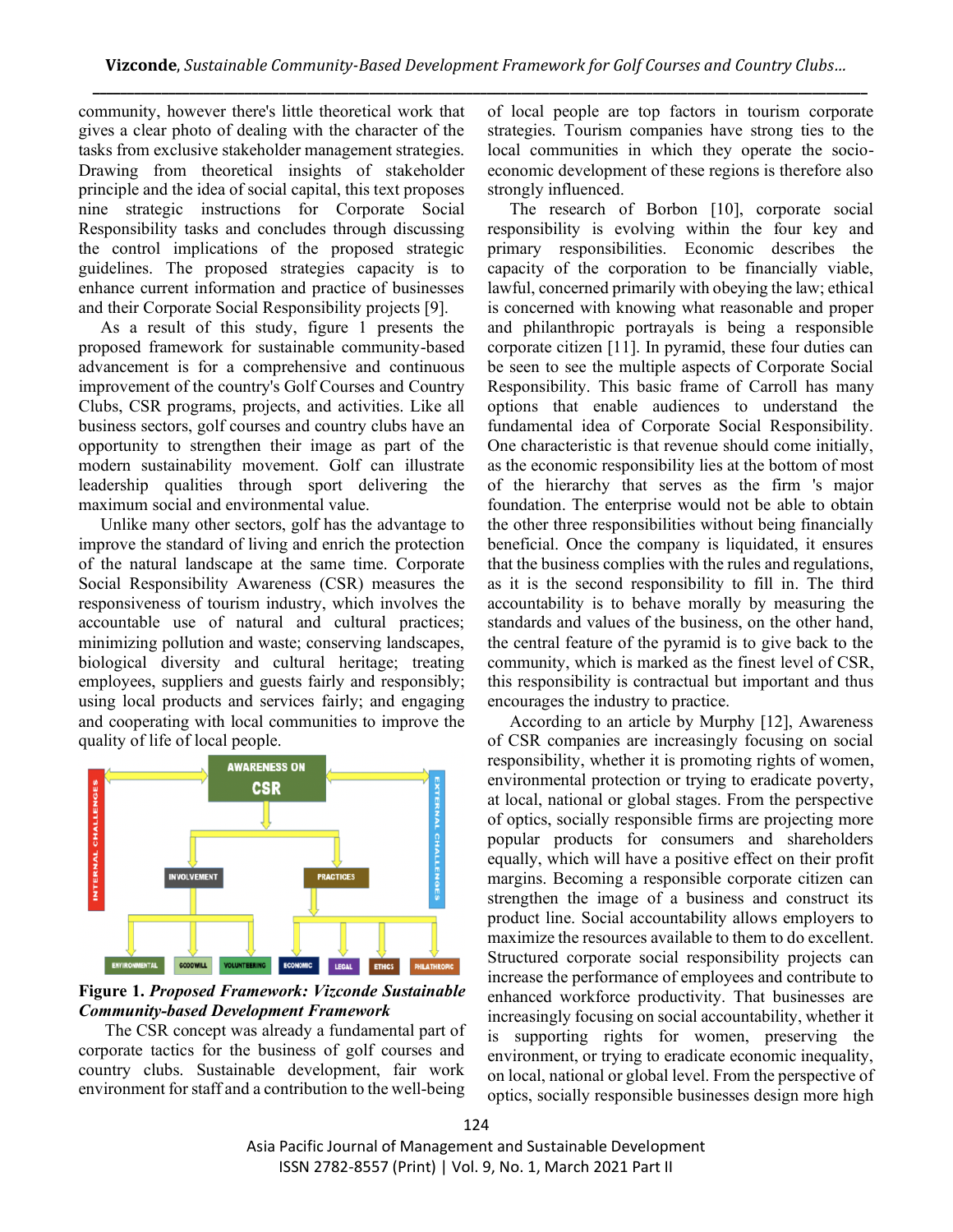- quality images for customers and investors alike, which will have a positive impact on their bottom lines. In addition to simply collecting a paycheck, socially responsible companies aim to encourage employees who are able to make a change in the world. There is certainly room for improvement for huge corporations, where combined actions by workers can produce excellent outcomes, which increases employees' morale and increase productivity. Largely owing the superior brand imagery, community-oriented firms often enjoy a significant advantage on their competitors.

Furthermore, according to Collier [13], CSR is when a company works in ethics and long-lasting manner and addresses its environmental and social issues. This indicates thorough monitoring of the civil rights, the public, the surroundings, and the society it operates within. This only demonstrates that social responsibility and ethical standards are essential to a company's or any agency's victories. The advantages of CSR raise concerns about how vital it is in your business and why you should try to adopt it. Some clear advantages of CSR include enhanced brand persona, increased brand awareness and acknowledgement, cost savings, benefit over competing companies, improved customer commitment, expanded employee retention and more employee compensation.

This just authenticates the prime motivation behind CSR in corporate business is to make the corporate business exercises just as the corporate culture both feasible in three different ways: financial, social and ecological. Giving equivalent measure of consideration to all the three measurements, however numerous organizations believe that corporate social duty is a much outside aspect of their business, while most believe it to be an unessential issue for their business as fulfilling their clients/customers is more significant for them. It is additionally felt that consumer loyalty is just about cost and administration, however focusing on just these parts of business makes them dazzle collapsed towards other significant changes occurring worldwide that could destroy the business. The change is named as social obligation which is an open door in itself for the business.

In the article by Bu [14], corporate social responsibility (CSR) includes the willful act of social and condition exercises to fulfill firms' partners, with the goal of producing benefits. Organizations regularly face difficulties while actualizing key CSR. In view of the outcomes, it shows that variables identifying with absence of assets, absence of key vision, absence of estimation framework, high administrative guidelines, and low ability to pay for CSR are critical obstructions to actualizing key CSR. The discoveries infer that the act of key CSR is dependent upon both the company's full-scale condition and micro condition, yet less significantly. Understanding these potential obstructions can assist organizations with keeping away from or conquer these hindrances and improve their odds of effectively executing vital CSR.

The CSR is that the framework within which companies can develop and improve sustainable business practices. By incorporating these practices, a corporation can become a sustainable and inclusive business. within the article of Cecilia Lu, she presented the seven best CSR practices such as: setting measurable goals, stakeholder engagement, sustainability issues mapping, sustainability management systems (SMS), lifecycle assessment, sustainability/CSR reporting, and sustainability branding.

CSR Involvement implies that an organization takes steps to make sure there are positive social and environmental effects related to the way the business operates. Businesses that engage in active CSR efforts examine of the way they operate within the world to include addressing cultural and social issues, with the aim of benefiting both within the process. Not only can CSR models increase business and revenue, but they also promote change and progress throughout the globe, which regularly involves helping people with few or no resources. Community engagement is one in every of the key pillars of CSR, alongside the priority with the workplace, the marketplace and therefore the environment. The community involvement can take many forms. as an example, some businesses choose to: support a neighborhood charity with financial contributions, sponsor a neighborhood event organize clean-up events, and volunteer in local schools or community projects.

In many businesses, it makes commercial sense to urge involved in community-based Corporate Social Responsibility associated with the products or services. The volunteers can use their expertise and show the external body part of their business at the identical time. For example, some restaurants provide food to local homeless groups, while some builders give free labor and materials to community projects. The links and country clubs should seek for opportunities that may mutually benefit them and therefore the community by generating publicity or improving the neighborhood round the premises itself.

With regards to community and employee engagement through environmental, goodwill and volunteering. Many businesses should include their employees in decisions about CSR program and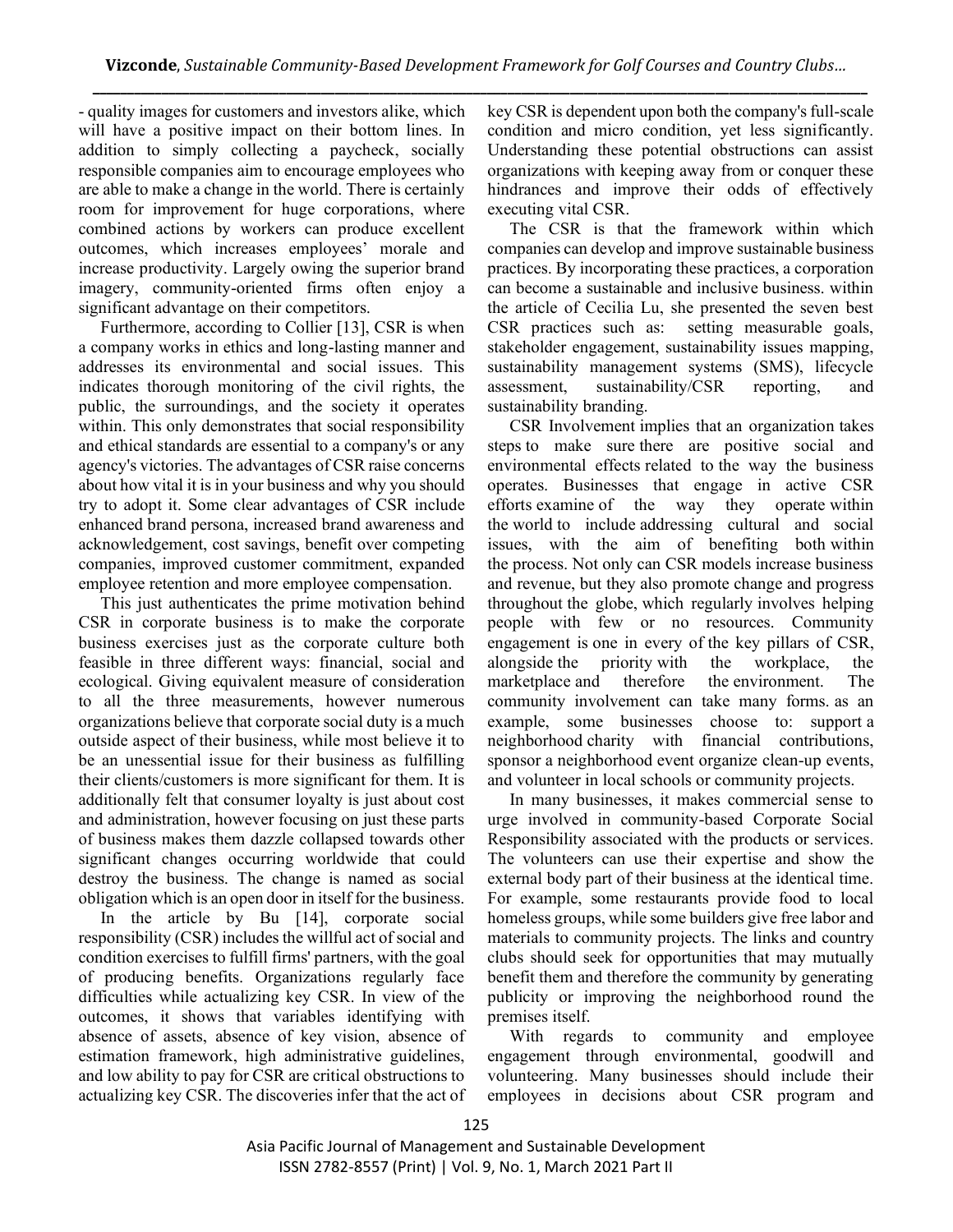activities, for example: support charities chosen by their staff, encourage staff to volunteer for community activities, give staff paid day without work for volunteering, help employees to create tax-free donations to charity through 'payroll giving' and moreover as improving community relations, involving your staff in CSR can help to motivate and encourage their personal and professional development.

Furthermore, there are advantages of community involvement for business such as: working with the local people can bring a good range of advantages. for instance, for several businesses, local customers are a crucial source of sales. If the golf courses and country clubs demonstrating commitment to the community it also can improve their business reputation and, in turn, make it easier for them to recruit or retain employees. a decent relationship with local authorities also can help the golf courses and country clubs. as an example, some local authorities favor to award contracts to golf courses and country clubs with a record of community involvement.

Incorporating social responsibility together with sustainable practices will make sure that golf courses and country clubs remains competitive in today's consumersavvy market. within the article of Peterson and Merill [15], in step with Harvard Business Review, the aim of CSR is to align a company's social and environmental activities with its business purpose and value. The term generally applies to efforts that transcend what is also required by regulators or environmental protection groups. To understand the best practices related to CSR will ensure golf courses and country clubs are effectively addressing their part in environmental and social wellbeing.

## **CONCLUSION AND RECOMMENDATION**

Golf Course and Country Clubs were in Metro Manila, Cavite, Batangas and Laguna. Most of the respondents were male from the guest, employees/staff, and top management with the age bracket from 41 to 50 years old. Age of the respondents is one of the most important characteristics in understanding their views about the problems; by and large age indicates level of maturity of individuals in that sense age becomes more important to examine the response. This means that those respondents with better response on the level of CSR practices of the Golf Course are also the ones respondents with better stage of CSR involvement as a result of this study, this proposed framework for sustainable community-based advancement is for a comprehensive and continuous improvement of the

country's Golf Courses and Country Clubs, CSR programs, projects, and activities.

Based on the results of the study, it is recommended to ensure that there is an existing CSR platform among the employees/staff and top management of the golf course and country clubs within the organization and to implement a system to review and evaluate so that there will be a room for improvement. There should be a great scope for LGU's NGO's, Stakeholders and Community to tap this sector of Golf Industry for creating a better impact of social projects and for better utilization of resources for the social cause. Develop holistic and comprehensive sustainable community-based development plan and strategies for the CSR projects, activities and practices of golf course and country clubs in the Philippines in partnership for the benefit of the society. The study is limited only on the CSR practices and involvement among golf course and country clubs, future researchers may conduct related study gearing towards the green practices and innovation.

## **REFERENCES**

- [1] Chen, J., (2020). Reviewed By GORDON SCOTT https://www.investopedia.com/
- [2] Hayes, A, (2019). Corporate Citizenship retrieved from: www.investopedia.com
- [3] Weller, A. (2020). Exploring practitioners' meaning of "ethics", "compliance," and "corporate social responsibility" practices: A communities of practice perspective. *Business & Society*, *59*(3), 518-544.
- [4] Ahmad, R., Rahman, R. A., & Anuar, H. M. (2018). Organizational Whistleblowing Policy as A Corporate Social Responsibility (CSR) Initiative: Employees' Perspectives of Moral and Religious Considerations. *The Journal of Social Sciences Research*, 266-270.
- [5] Shen, J., & Benson, J. (2016). When CSR is a social norm: How socially responsible human resource management affects employee work behavior. *Journal of management*, *42*(6), 1723- 1746.
- [6] Moscardo, G., & Hughes, K. (2018). All aboard! Strategies for engaging guests in corporate responsibility programmes. *Journal of Sustainable Tourism*, *26*(7), 1257-1272.
- [7] Mellat-Parast, M. (2013). Quality citizenship, employee involvement, and operational performance: an empirical investigation. *International Journal of Production Research*, *51*(10), 2805-2820.